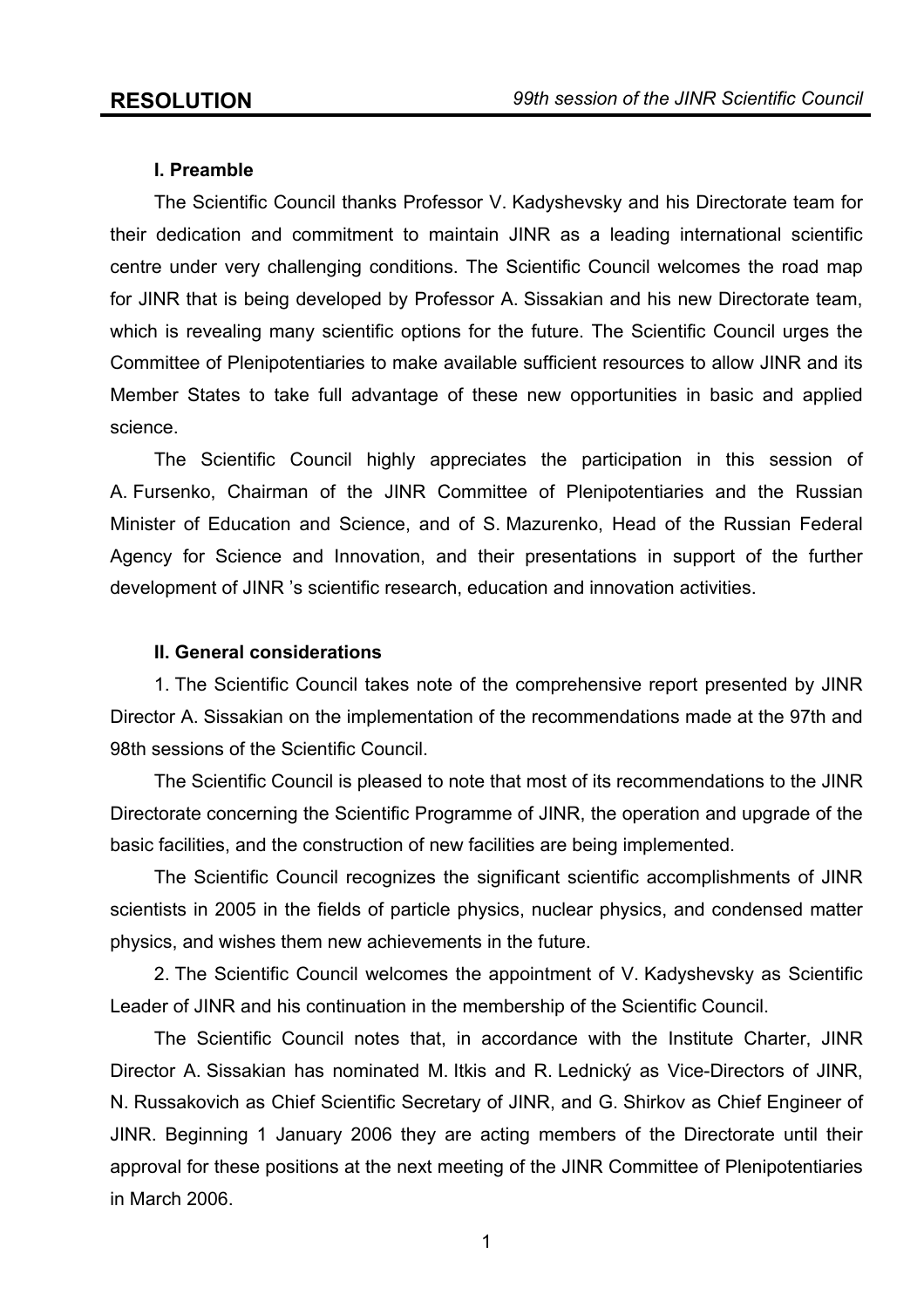The Scientific Council takes note of the information concerning the organization of the JINR Laboratory of Radiation Biology and of the appointment of E. Krasavin as Director-Organizer of this Laboratory.

 The Scientific Council notes the appointment of D. Fursaev as new Director of the JINR University Centre (UC). The Scientific Council thanks S. Ivanova for her successful work during 15 years as Director of the UC and highly appreciates her invaluable contributions to the implementation of the Institute's educational programme.

#### **III. Discussion of the road maps of the JINR future research programme**

1. In response to the Scientific Council's previous recommendation, Professors A. Sissakian, A. Olchevski, M. Itkis, and A. Belushkin presented updated road maps with emphasis made on the strategic goals of the Institute's research programme for the coming 10 years. The Scientific Council endorses these documents, elaborated by the Institute's Directorate and discussed by the internal scientific councils of JINR and its laboratories as well as at the November-2005 meetings of the PACs, and considers them as a solid basis for further development. Taking into consideration that the strategic road maps of the three programmes are still in the discussion process, **the Scientific Council recommends that the PACs and the JINR Directorate scrutinize the present assignment of research topics and resources to the programmes of particle physics, nuclear physics and condensed matter physics.** This review should give a strong emphasis on the underlying science. The Scientific Council agrees with the Directorate's proposal to update the road map in 2008–2009 for its further consideration.

2. In particular, the Scientific Council invited the JINR Directorate and experts to develop proposals concerning the development of the Institute's future scientific basis, including possible megaprojects such as the International Linear Collider (ILC), which obviously have great importance for the long-term future of JINR. The Scientific Council takes note of JINR's plans for participation in the ILC activity presented by DLNP Director A. Olchevski. Taking into account that this project is considered by the community as a global priority for high-energy physics, **the Scientific Council encourages JINR to be involved in the ILC design effort and to invest appropriate resources in scientific and technological developments to support its ability to play a leading role in the ILC project.** The Scientific Council supports the intention of JINR to participate actively in the ILC project and the possible interest of JINR to host the ILC, which was expressed by Professor A. Sissakian at the meeting of the ILC Global Design Effort Group held in Frascati (Italy) in December 2005.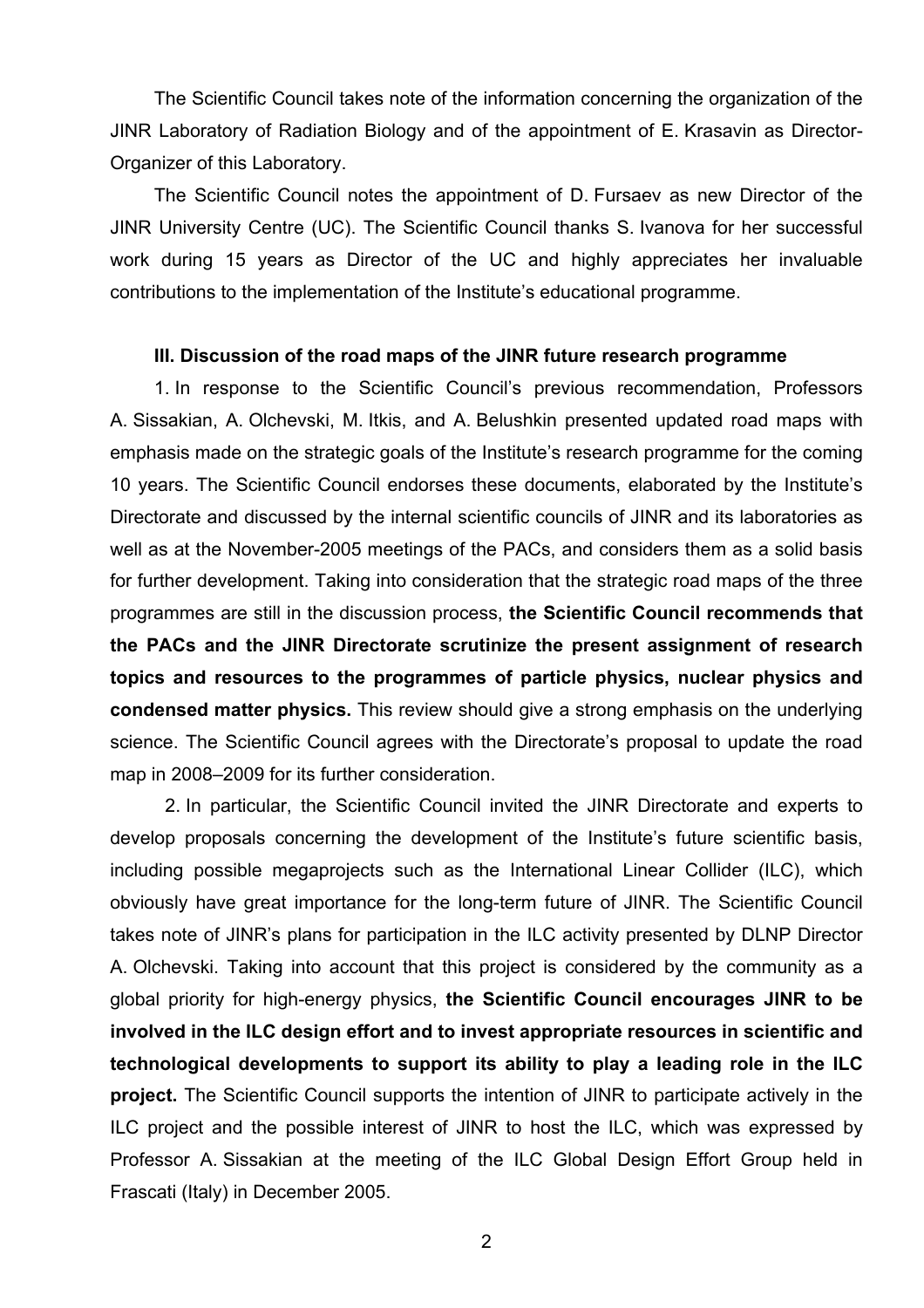The Scientific Council would like to be informed regularly about the progress of these activities.

3. At one of its recent sessions, the Scientific Council strongly supported the proposal of the JINR Directorate for an intensive effort to create an "innovation belt" around the Institute. The Scientific Council takes note of the information on JINR's participation in innovation activity, presented by the Assistant to the JINR Director for Innovative Development, A. Ruzaev, which includes efforts to facilitate public-private partnership in developing the triangle "research-innovations-education" in Dubna, creation of a Centre for Science and Technology Commercialization within the project EuropeAid/115381/C/SV/RU, and participation in the project of first venture funds in Russia.

The Scientific Council supports this activity, carried out in the context of the "Strategy of the Russian Federation on the Development of Science and Innovations till 2010", and would like to be informed about its progress at future sessions.

The Scientific Council welcomes the agreement, signed on 18 January 2006, between the Government of the Russian Federation, the Government of the Moscow Region and the Administration of Dubna on the establishment of a technological-and-innovative free economic zone in Dubna, and regards this decision as a great new opportunity for advancing JINR's innovation activity.

4. The Scientific Council takes note of the report "Progress of implementation of the programme *Young Staff at JINR*" and of the information concerning the development of the JINR engineering and technical infrastructure in 2006–2010, presented by JINR Acting Chief Engineer G. Shirkov as supplements to the Institute's 7-year Scientific Programme. The Scientific Council emphasizes again the importance of these issues for the future of JINR and would appreciate further progress reports at its sessions.

## **IV. Considerations concerning the IREN project**

The Scientific Council was pleased to hear the information, presented by FLNP Deputy Director V. Shvetsov, about the successful start-up of dismantling the IBR-30 reactor and the recent progress in the creation and adjustment of LINAC components for the IREN project.

The Scientific Council was informed about the decision of the JINR and FLNP Directorates to reduce the full-scale IREN project to its first stage (LINAC with a nonmultiplying target, and a stand for applied research) scheduled for completion by the end of 2007. The plan of investment for the first stage of IREN should be presented for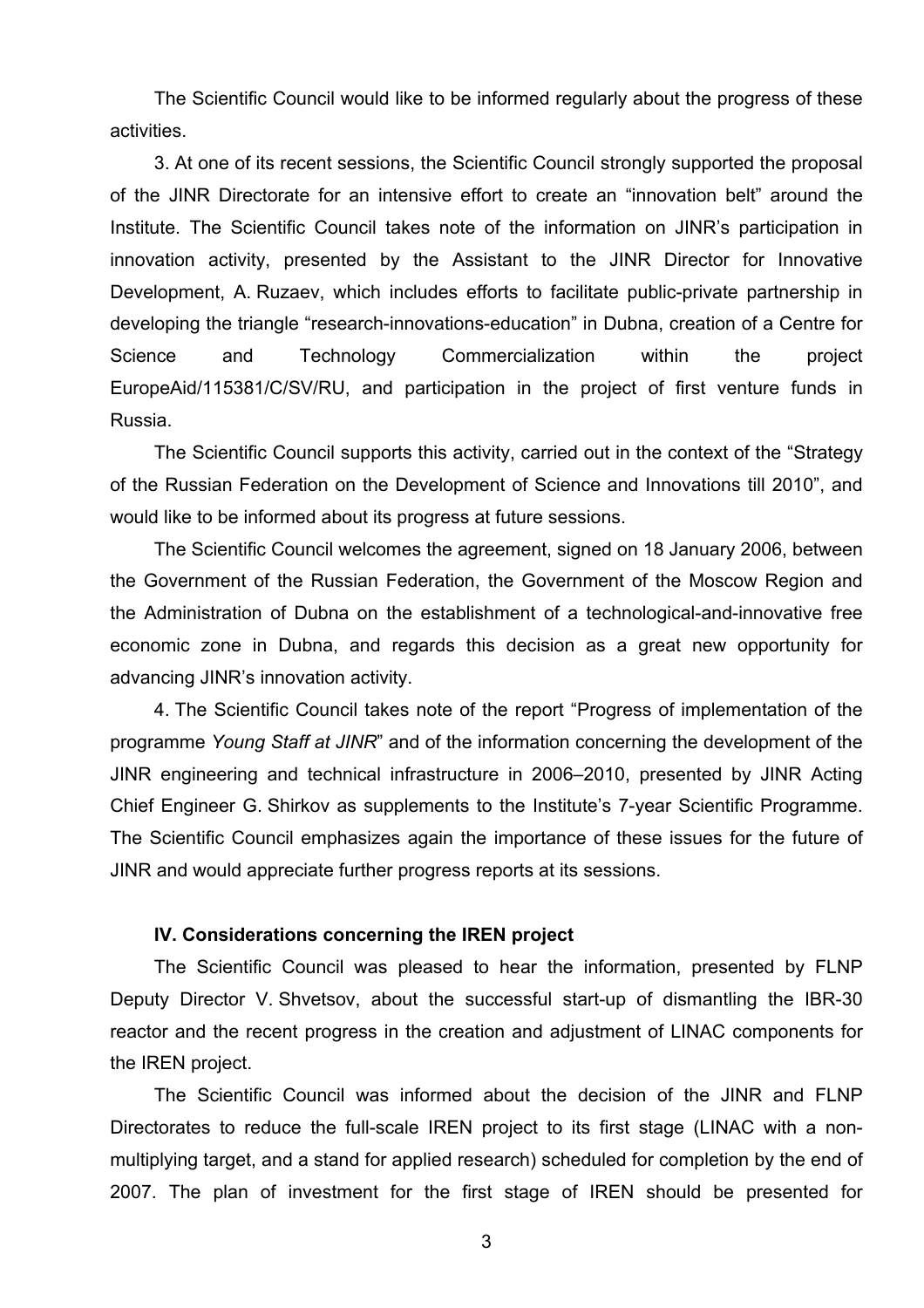endorsement by the Directorate at the meeting of the PAC for Nuclear Physics in April 2006. **The Scientific Council recommends that the Directorate and this PAC estimate the impact of this choice on the excellence of the scientific programme which may be reduced.** 

## **V. Considerations concerning the current JINR scientific programme**

 1. The Scientific Council takes note of the presentations made by the JINR Director, based on the written reports prepared by the Laboratories, and by the representatives of the PACs, and endorses "The JINR Topical Plan of Research and International Cooperation for 2006".

2. Taking into account the proposals of the JINR Directorate and the recommendations of the PACs, the Scientific Council endorses the following priority activities in 2006 on which financial and manpower resources should be focused:

## In-house facilities

– operation and development of the Nuclotron accelerator complex, obtaining of a wider range of accelerated particles and nuclei, improvement of the beam extraction system; acceleration of deuterons up to the maximum energy of 6 GeV/nucleon and the installation of a polarized ion source for increasing the intensity of deuterons up to  $10^{10}$  per cycle;

– modernization of the IBR-2 reactor according to the schedule of activities approved by the agreement between JINR and the Russian Agency for Atomic Energy;

– completion of the dismantling of the IBR-30 reactor, assembly and complex tests of subsystems of the LUE-200 accelerator in the context of completion of the first stage of the IREN project in 2007;

– reconstruction of the FLNR accelerators; optimization of the parameters of the <sup>6</sup>He beams produced at the DRIBs accelerator complex;

– recovery of the Phasotron and of the beam transportation channel to the Hadron Therapy Complex;

– further development of JINR's telecommunication links, networking, computing and information infrastructure, including Grid technologies;

## Ongoing research programmes and projects

– theoretical studies in challenging issues of particle physics, modern mathematical physics, nuclear physics, condensed matter physics, and computational mathematics and physics, with a view to supporting experimental work at JINR and participating laboratories;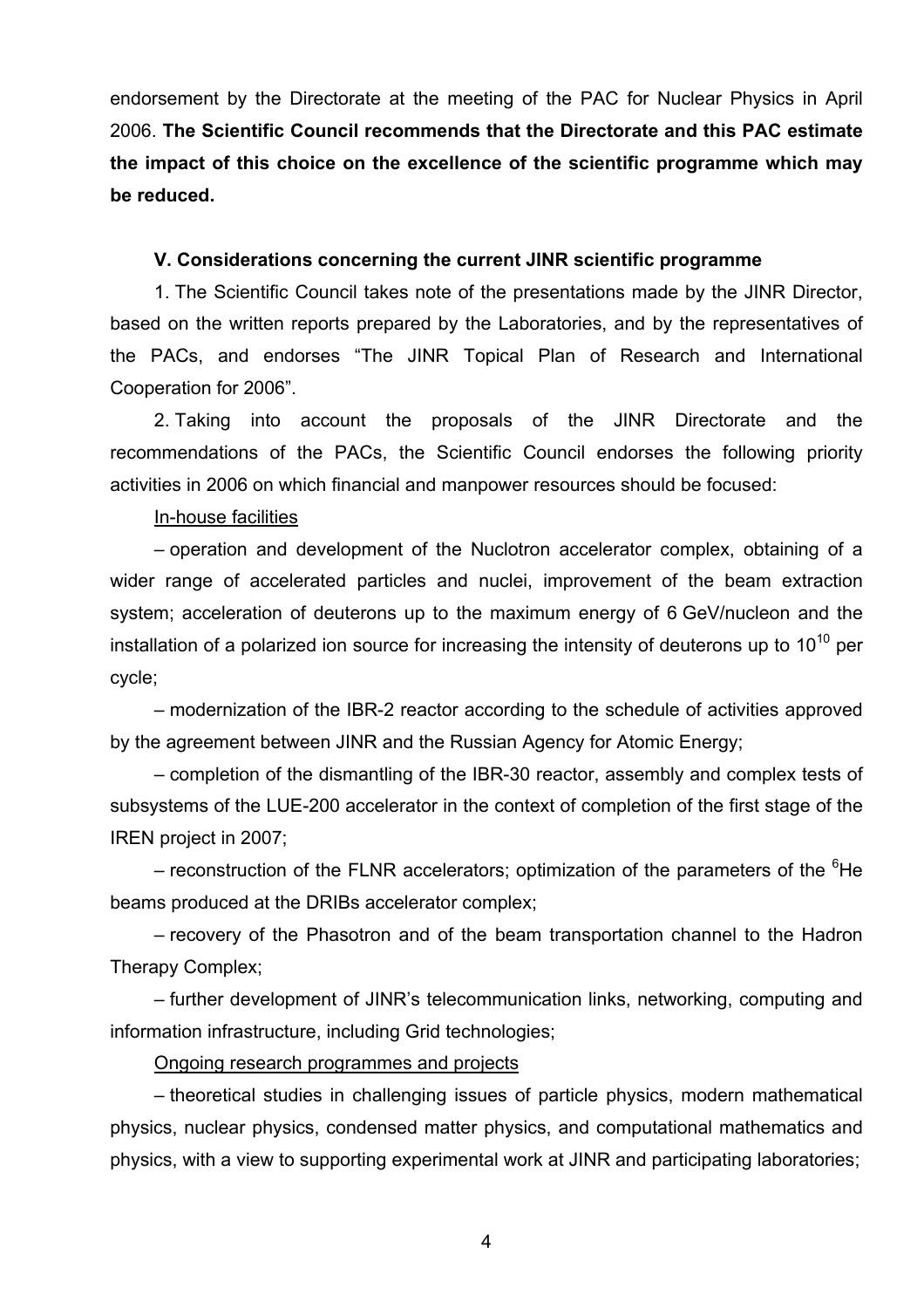– continued participation in frontier experiments aimed at studying the fundamental properties of elementary particles and their interactions as well as the spin structure of nucleons; study of rare, weak processes aimed at verification of the Standard Model of particle interactions and the search for new physics phenomena beyond this Model; precise measurement of direct *CP-*violation; thorough investigations of the nature and properties of the neutrino at high, low and intermediate energies, participation in highenergy physics experiments at accelerator facilities at IHEP (Protvino), CERN, DESY, BNL and FNAL;

– participation in construction of accelerator subsystems for the LHC and in the R&D for the ILC as well as development of promising accelerator technologies;

– continuation of relativistic nuclear interaction studies focused on the search for manifestations of quark and gluon degrees of freedom in nuclei and on properties of nuclear matter at high energies, as well as studies of the spin structure of the lightest nuclei; experiments at the Nuclotron (JINR) as well as experiments at the accelerators of CERN, BNL (RHIC), GSI (SIS) and RIKEN;

– study of reactions being promising for the synthesis of superheavy elements with Z>118; physical and chemical studies of transactinide nuclei, including their direct mass identification using the MASHA mass analyser; alpha, beta and gamma spectroscopy of transfermium nuclei; experiments with beams of the <sup>6</sup>He and <sup>8</sup>He radioactive ions;

– continuation of research in the field of nuclear physics with neutrons, including investigations of the fundamental symmetries in neutron-nucleus interactions and of the properties of the neutron; continuation of applied research activities concerning the REGATA project (biomonitoring) and the R&D of neutron detectors for spacecrafts;

– condensed matter studies by neutron scattering; research and development of spectrometers, detectors, sample environment systems and data acquisition systems for the IBR-2 reactor complex;

– investigation of the effects of ionizing radiation with different physical characteristics on the genetic structures of cells; studies of molecular photo- and radiobiological processes in the proteins of the human eye;

– studies and practical work in the field of cancer treatment at the medical beams of the Phasotron and at the new ion beam of the Nuclotron, with dedicated financial support coming mainly from non-budgetary sources;

– development of the JINR Educational Programme, including special-purpose training of specialists for Member States, implementation of the project "Dubna International Advanced School of Theoretical Physics", annually-held summer student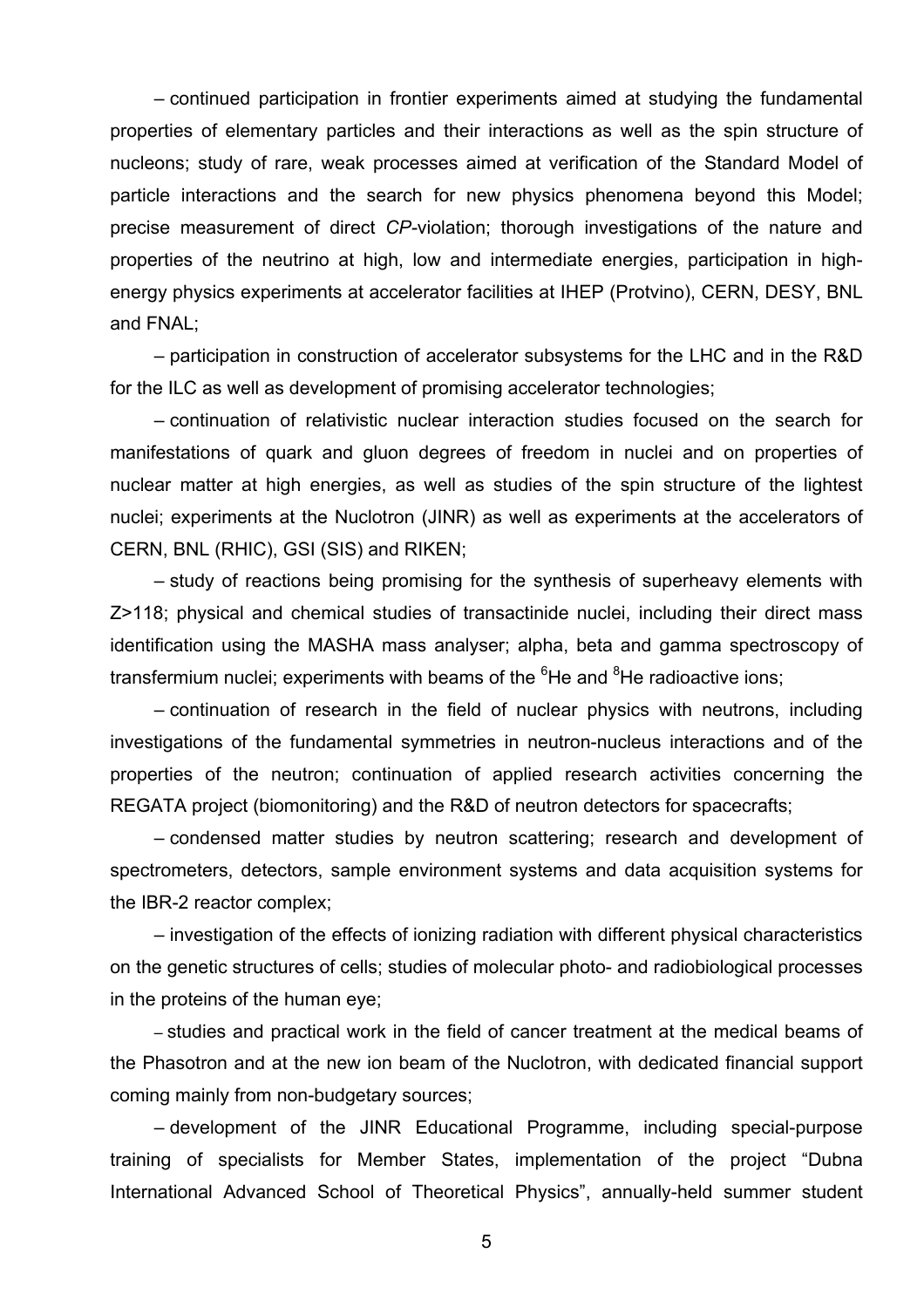practical courses in the JINR fields of research, and involvement for work at JINR laboratories of students and graduates from leading higher-education institutions of Member States.

3. The Scientific Council reiterates the need for coordination of various activities in the field of biomedical physics in connection with information technology and the "innovation belt".

#### **VI. Recommendations in connection with the PACs**

The Scientific Council concurs with the recommendations made by the PACs at their November 2005 meetings as reported at this session by Professors T. Hallman, N. Janeva, and W. Nawrocik.

#### Common Issues

At their meetings, the PACs considered the respective research programmes proposed by the laboratories for the years 2006–2008 in accordance with the available financial and human resources. In accordance with the wishes of the JINR Directorate, the recommendations of the PACs on the opening of new themes, on the extension of themes and on the initiation of new projects were made for a one-year period only.

The PACs also discussed the road maps of the Institute's research programme in their respective fields. The Scientific Council thanks the PACs for their work and for presenting their views at this session. These road maps should be integrated into the JINR Topical Plan of Research beginning 2007.

## Particle Physics Issues

The Scientific Council endorses the main lines of the JINR Programme of Particle and Relativistic Nuclear Physics Research for the period 2006–2008.

The Scientific Council notes that the road map in the field of particle physics reflects the Institute's desire to continue the participation of JINR scientists in large international projects as well as the Institute's commitments for further development of the Nuclotron and its experimental programme. The recommendations of the PAC concerning incorporation of the assumed manpower and funding profiles into the road map have been taken into account.

The Scientific Council concurs with the PAC that compelling future programme of particle physics being planned by JINR should be visible in a world view and **recommends JINR's participation in the open symposium planned by the CERN Council Strategy Group to develop a strategic plan for the future of high-energy physics in Europe.**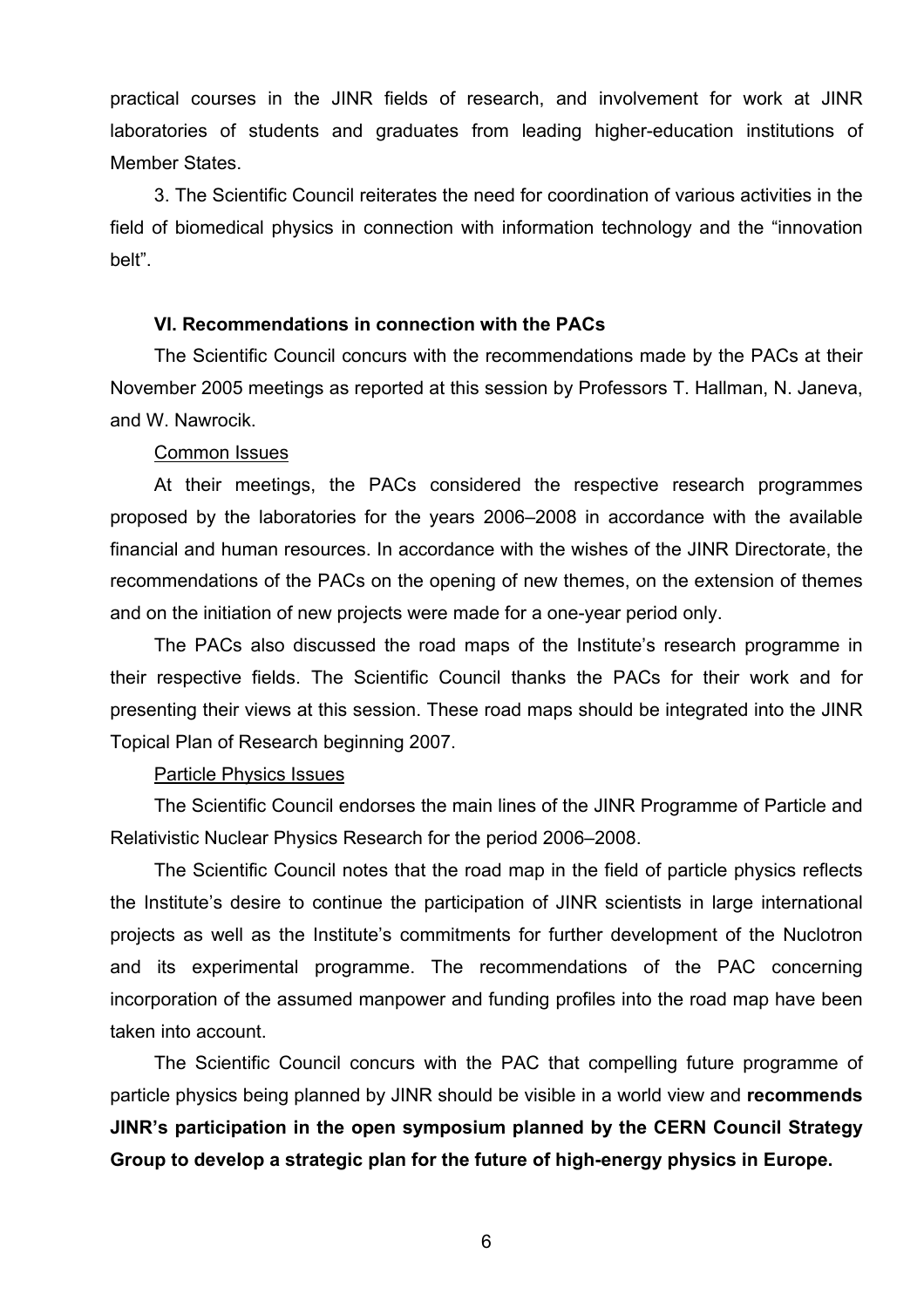The Scientific Council strongly supports the PAC's recommendations on the preparation of the software and computing capability at JINR to allow JINR scientists to produce first scientific results in the CMS, ATLAS and ALICE experiments at the time of LHC start-up and is pleased to note the successful ongoing activity in this area.

The Scientific Council supports the recommendations of the PAC on the new projects ("Measurement of the rare decay  $K^+ \rightarrow \pi^+ \nu \bar{\nu}$  in the experiment at the CERN SPS", "Experiments with charged kaons at the separated kaon beam of IHEP's accelerator", and "A study of asymmetries of the spin- and structure-dependent interactions of nucleons in experiments with polarized targets and beams"), on the continuation of the current activities beyond 2005, and on the closure of 14 projects as outlined in the PAC report.

#### Nuclear Physics Issues

The Scientific Council endorses the main lines of the JINR Programme of Nuclear Physics Research for the period 2006–2008.

The Scientific Council notes that the upgrade of the U400M–U400 accelerator complex is essential for the challenging research programme of FLNR and for maintaining its leadership in the field. The acceleration of low-energy beams at U400M should be realized with particular urgency. These would allow an uninterrupted running of experiments during the modernization of U400.

The Scientific Council takes note of the PAC's conclusions concerning the future of the IREN project (see Section III).

The Scientific Council takes note of the status of the project "Subcritical Assembly at Dubna" (project SAD). **It recommends continuation of the collaboration between the SAD project and the Integrated Project EUROTRANS with the support of the International Science and Technology Centre (ISTC).** For a project of this magnitude, special funds should be sought from national energy agencies. The PAC recommended that the FLNP and DLNP directorates consider the possibility of including SAD in the JINR Topical Plan of Research as a separate theme of first priority. The Scientific Council expects to be regularly informed about the progress of the SAD project.

The Scientific Council supports the recommendations of the PAC on the continuation of the current activities beyond 2005 as outlined in the PAC report.

#### Condensed Matter Physics Issues

The Scientific Council endorses the main lines of the JINR Programme of Condensed Matter Physics Research for the period 2006–2008.

**The Scientific Council reiterates the high priority of the modernization of the IBR-2 reactor for scientific research in condensed matter physics and life sciences.**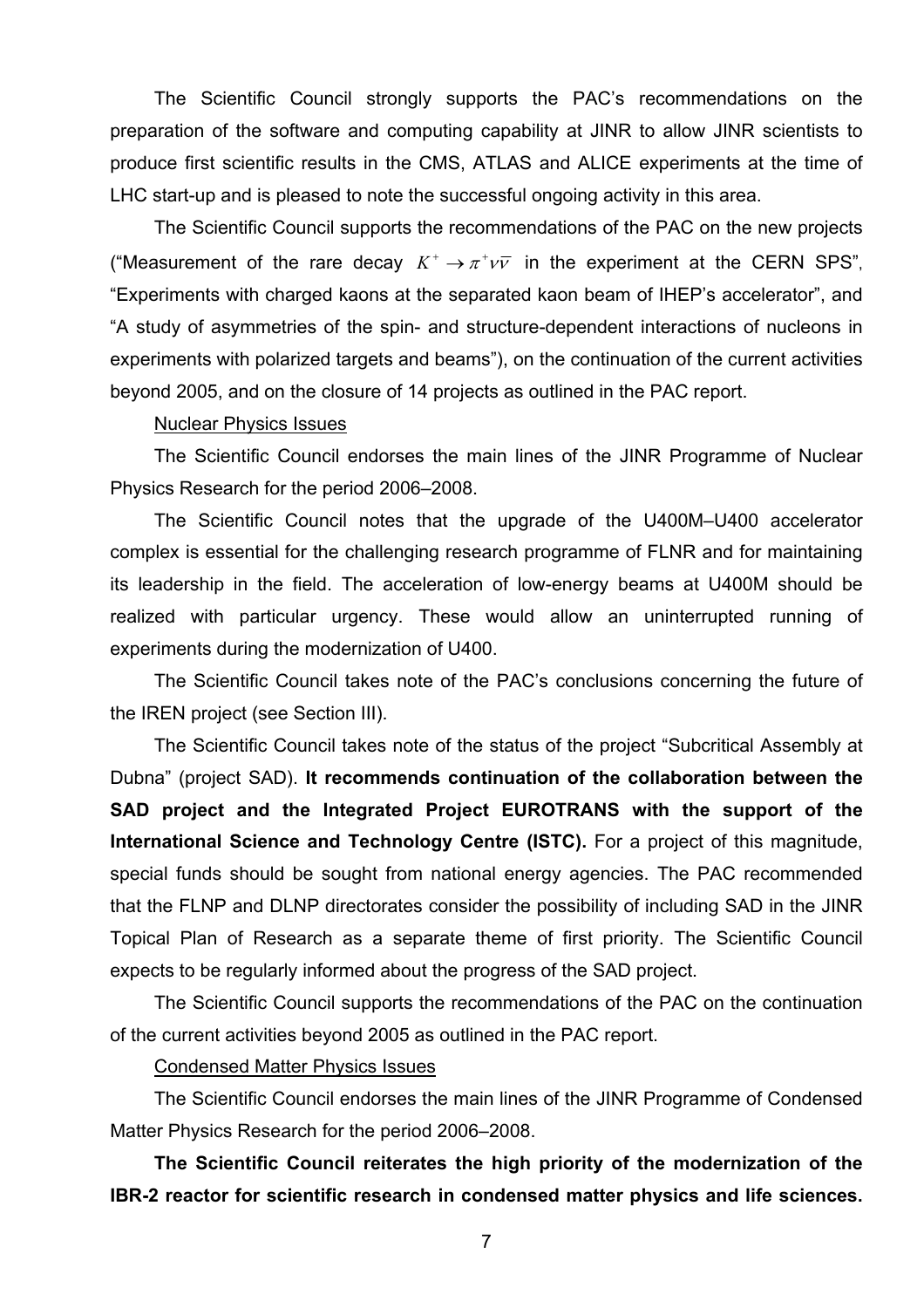It takes note of the funding of this activity in 2005 in accordance with the agreement between the Russian Federal Agency for Atomic Energy and JINR, and expects that the JINR and FLNP directorates will take all necessary measures to continue this work according to schedule.

The Scientific Council shares the concern of the PAC that the momentum of the condensed matter programme should be maintained over the shut-down period of the IBR-2 reactor in 2007–2010. It urges the FLNP Directorate to undertake necessary steps to secure the continuing research activity of young scientists based at JINR in this field.

The Scientific Council notes the plans discussed by the PAC for the development of spectrometers at IBR-2 in accordance with the needs of the Institute's strategic research programme in condensed matter physics.

The Scientific Council notes the opinion of the PAC concerning the new project "Freeelectron lasers based on LINAC-800". The PAC welcomes proposals to strengthen the JINR programmes in condensed matter science, and in this context is keen to keep a watching brief on the FEL project. However it believes that this new project should be considered again in the future when it is more mature.

The Scientific Council supports the recommendations of the PAC on the continuation of the current activities beyond 2005 as outlined in the PAC report.

## **VII. Memberships of the PACs**

1. The Scientific Council thanks Professor N. Rowley for his very successful work as Chairperson of the PAC for Nuclear Physics.

As proposed by the JINR Directorate, the Scientific Council appoints Professor N. Janeva (INRNE, Sofia, Bulgaria) as Chairperson of the PAC for Nuclear Physics for a term of one year, and Professor W. Greiner (IAS, Frankfurt, Germany) as a new member of this PAC for a term of three years.

2. The Scientific Council notes the terms of duties of the current members of the PACs and **reiterates the wish for fixed terms of three years for each PAC member with the possibility of extension for one more term, so as to ensure a regular rotation of the membership.**

## **VIII. Procedure of the Scientific Council**

The Scientific Council endorses the amendment in the "Rules of Procedure of the JINR Scientific Council" (Appendix 1, Section V, item 3) concerning the position of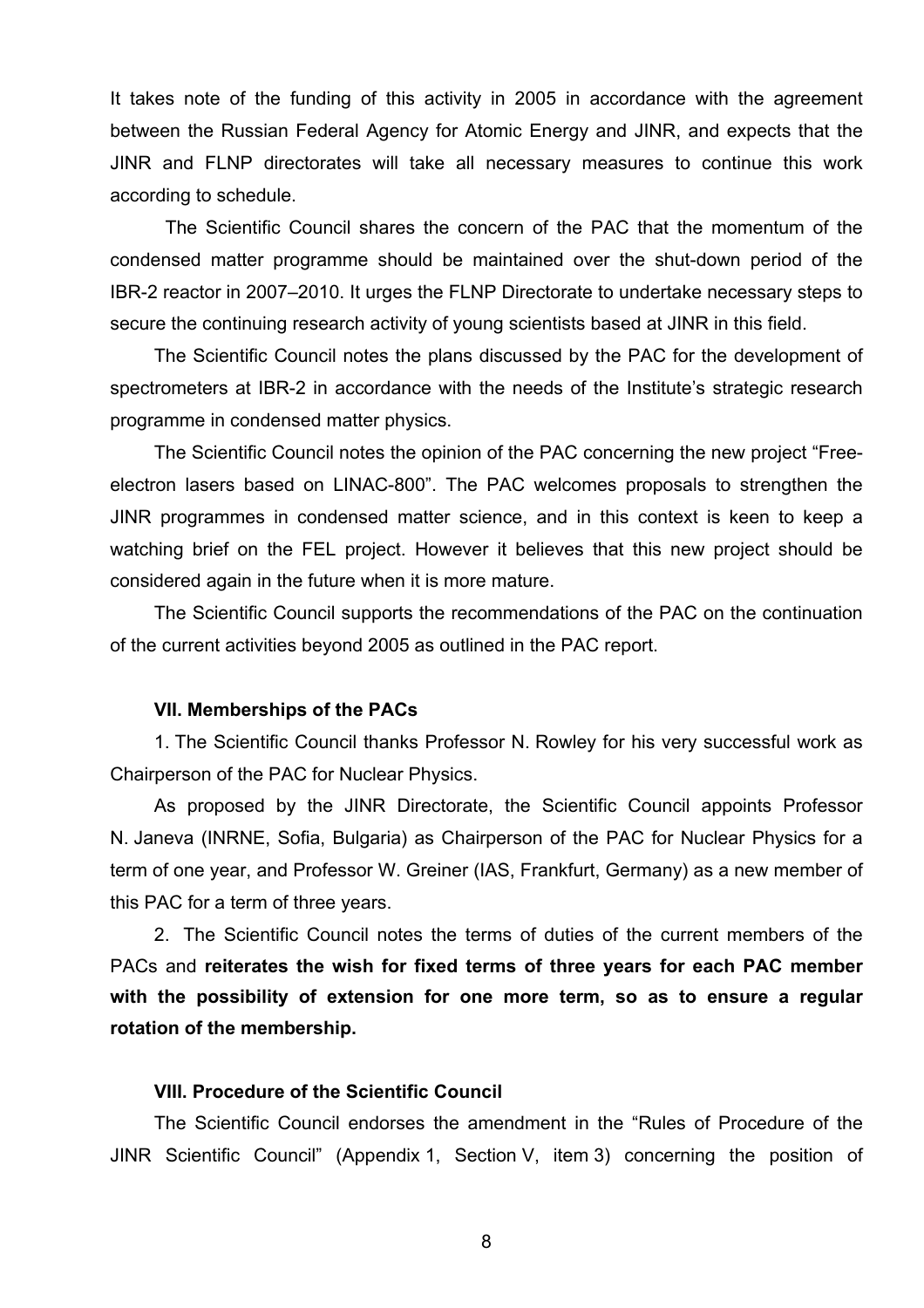executive co-chairman of the Scientific Council, and **recommends that the Committee of Plenipotentiaries approve this amendment.** 

## **IX. Announcement of vacant positions**

According to the JINR regulations, the Scientific Council announces vacancies of the Directors of the Veksler-Baldin Laboratory of High Energies, Flerov Laboratory of Nuclear Reactions, Laboratory of Particle Physics and of the Laboratory of Radiation Biology. The election for these positions will take place at the 101st session of the Scientific Council in January 2007.

The Scientific Council agrees with the proposal of the JINR Directorate to postpone the election of the Directors of the Bogoliubov Laboratory of Theoretical Physics and of the Frank Laboratory of Neutron Physics till the 101st session of the Scientific Council.

# **X. JINR–RAS cooperation in the fields of radiation biology and radiation medicine**

The Scientific Council appreciates the report presented by A. Konovalov, Director of the N. Burdenko Scientific Research Institute of Neurosurgery (Moscow) on the cooperation between the Russian Academy of Sciences and JINR in the fields of radiation biology and radiation medicine, and welcomes this cooperation.

## **XI. Scientific reports**

The Scientific Council notes with interest the scientific reports presented at this session:

"The Quantum Number Colour, Coloured Quarks and QCD"

"Search for a Mixed Phase of Strongly Interacting Matter at the Nuclotron",

"Precise Predictions of Low-Energy QCD and Their Check by the DIRAC experiment",

"Peculiarities of the Production and Decay of Superheavy Elements".

The Council thanks the speakers Professors A. Tavkhelidze, A. Sorin, L. Nemenov, and M. Itkis for their informative presentations.

**Based on the report by A. Sorin, the Scientific Council recommends that the PACs for Particle Physics and Nuclear Physics invite proposals to study the experimental feasibility of "mixed phase" of strongly interacting matter at the Nuclotron.**